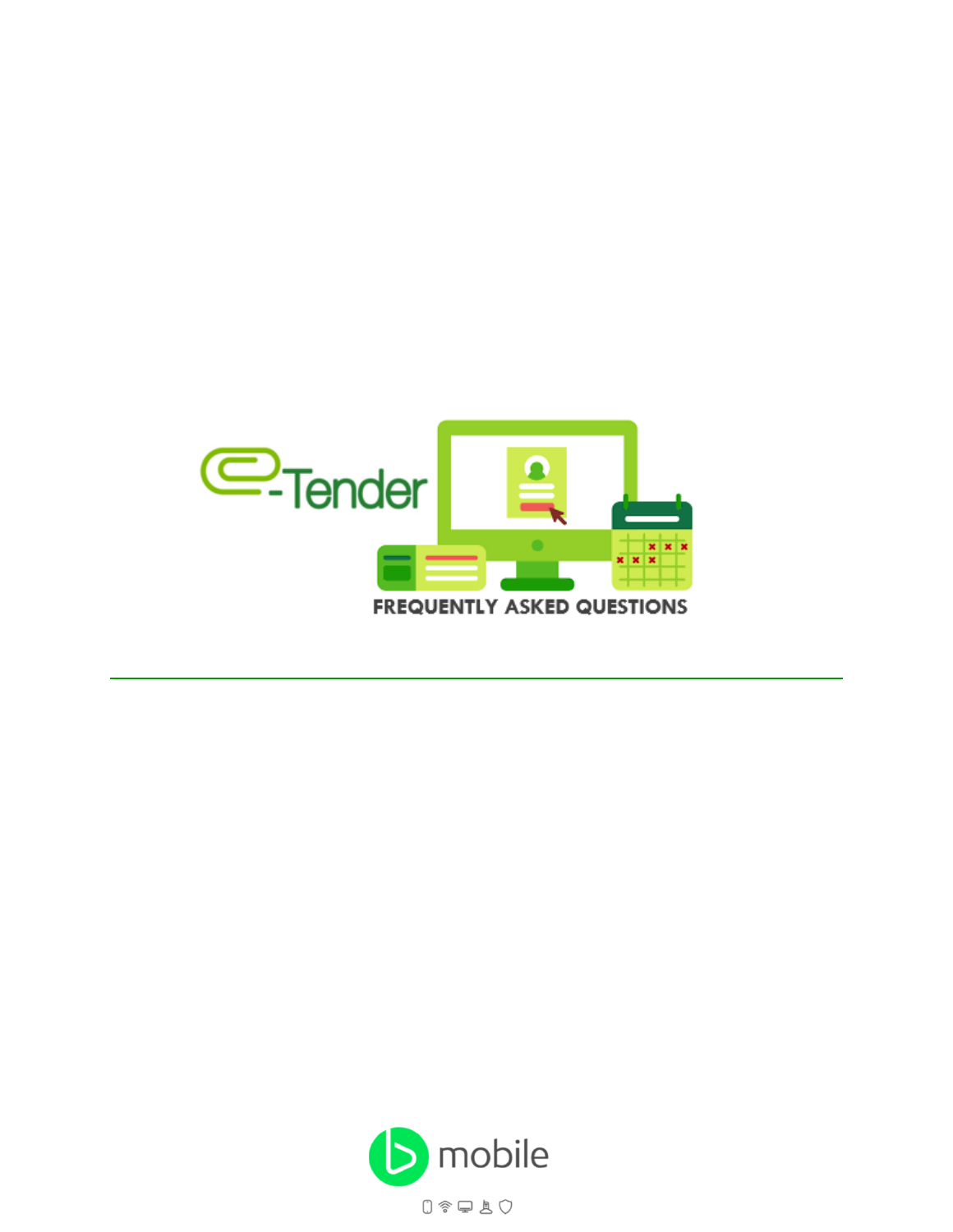

# **Table of Contents**

| -1             |                                                                                                     |
|----------------|-----------------------------------------------------------------------------------------------------|
| $\overline{2}$ |                                                                                                     |
| 3              |                                                                                                     |
| 4              |                                                                                                     |
| 5              |                                                                                                     |
| 6              |                                                                                                     |
| 7              |                                                                                                     |
| 8              |                                                                                                     |
| 9              |                                                                                                     |
| 10             |                                                                                                     |
| 11             |                                                                                                     |
| 12             |                                                                                                     |
| 13             |                                                                                                     |
| 14             |                                                                                                     |
| 15             |                                                                                                     |
| 16             |                                                                                                     |
| 17             |                                                                                                     |
| 18             |                                                                                                     |
| 19             |                                                                                                     |
| 20             |                                                                                                     |
| 21             |                                                                                                     |
| 22             |                                                                                                     |
| 23             | 5                                                                                                   |
| 24             | How should I confirm my tenders are not opened by any before the date of opening?5                  |
| 25             | Is there any provision to change or add new certificates to my bid after once submitting the bid?.6 |
| 26             |                                                                                                     |
| 27             |                                                                                                     |
| 28             |                                                                                                     |
| 29             | How much space is provided to me for submitting my proposal documents online?                       |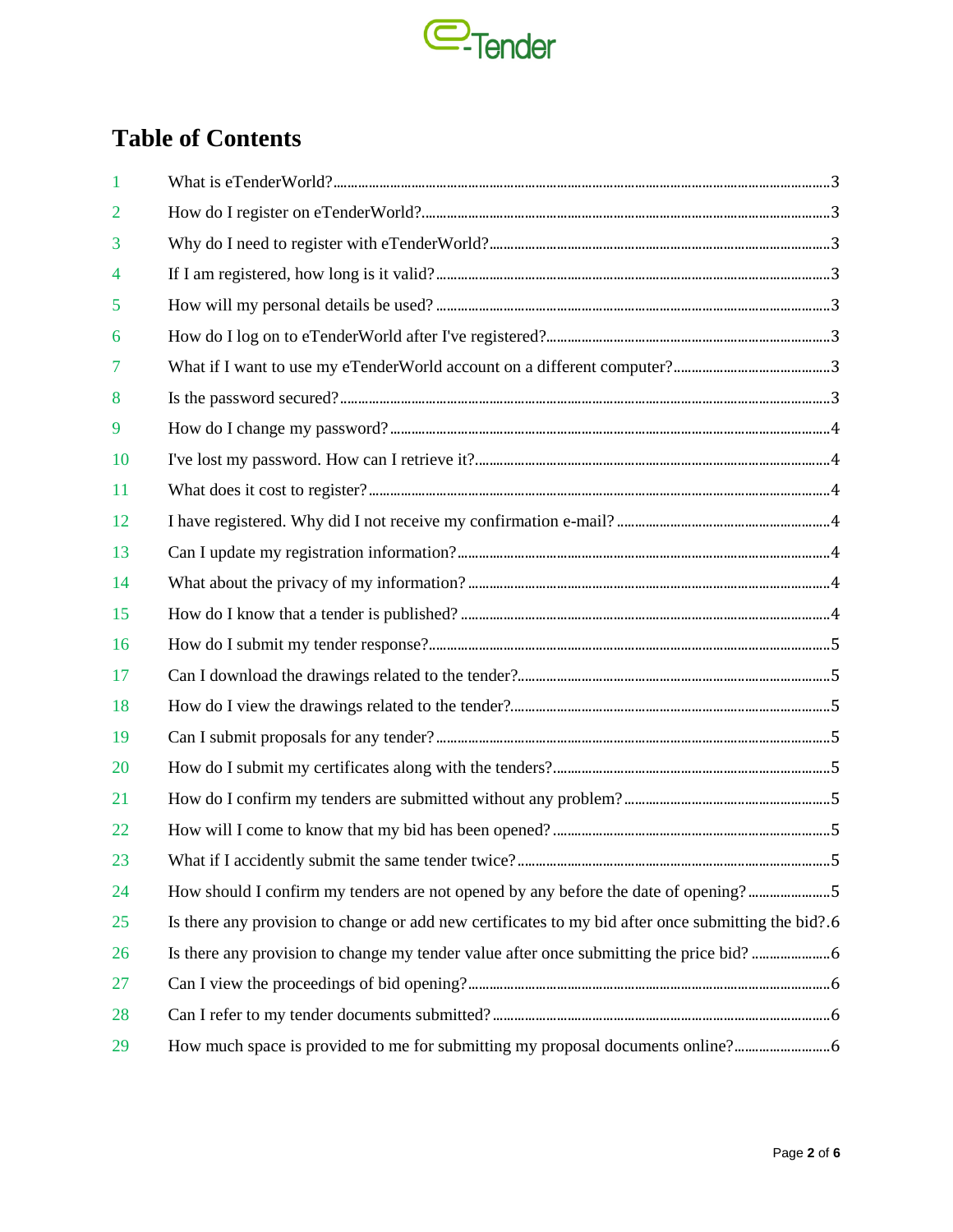

### **1 What is eTenderWorld?**

eTenderWorld is an enhanced web based application solution providing suppliers opportunity to access all TSTT Tenders, including viewing/scanning of uploaded tenders, online purchasing and downloading and uploading submissions . This service drastically reduces the procurement cycle time and reduces most of the direct costs related to tendering.

### **2 How do I register on eTenderWorld?**

Registration on eTenderWorld is very simple. Go to [https://tstt.etenderworld.tt](https://tstt.etenderworld.tt/) and you would see. "Not a registered Store? [Create an account"](https://etender-web-ibeta.corp.tstt.local/register.php). Click on create an account, accept the terms and condition, provide all requested information, activate your account and you are ready to use eTenderWorld.

### **3 Why do I need to register with eTenderWorld?**

eTenderWorld allows you to view and scan tender markets, purchase online hassle free and download and upload responses in a secure and easy to use framework. Free and fair participation is possible with more transparency.

### **4 If I am registered, how long is it valid?**

Your registration is valid as long as you frequently login into eTenderWorld. Failure to ensure activity, you will be required to send an email requesting re-activation to [etender@tstt.co.tt](mailto:etender@tstt.co.tt) 

### **5 How will my personal details be used?**

Your details are used for configuration of the system so that you get only the relevant information. These details are also used by the Department during evaluation of the Bids.

### **6 How do I log on to eTenderWorld after I've registered?**

After registering on eTenderWorld, you will receive an email requesting you to activate your account. Successful! Login using your User ID and Password used upon creating your account.

### **7 What if I want to use my eTenderWorld account on a different computer?**

You can use your account anywhere in the world once you have access to internet and a web browser.

#### **8 Is the password secured?**

Passwords are encrypted at the database level and is known only to you. The System Administrator/Application Developer does not know your password, however, you are responsible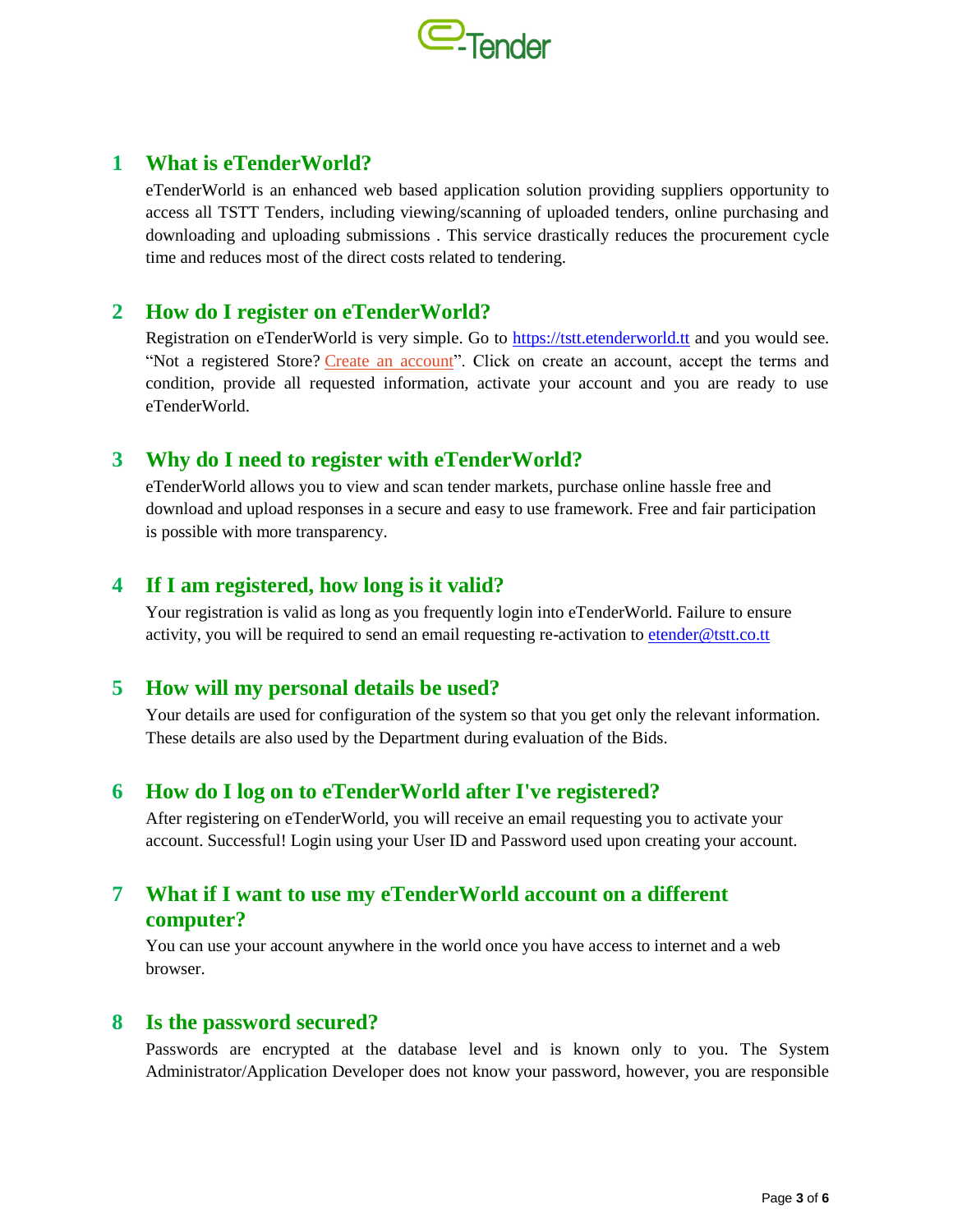

for maintaining and updating your information. As a part of the security policy, we advise you to change your password frequently.

### **9 How do I change my password?**

- 1. Click on  $\Theta$  located at the top left, to enter the "Profile" of the business
- 2. Click " Edit Password" to access Password option
- 3. Change the password as desired and click  $\left[ \begin{array}{c} \mathsf{Send} \end{array} \right]$ .

### **10 I've lost my password. How can I retrieve it?**

Click on "Forgot Password" on the login screen

#### **11 What does it cost to register?**

Presently the registration is free.

### **12 I have registered. Why did I not receive my confirmation e-mail?**

Please check the e-mail address provided during registration. If you still have not received e-mail confirmation, request assistance by contacting etender@tstt.co.tt

### **13 Can I update my registration information?**

Yes. After logging onto the eTenderWorld Home page you can update the information whenever you require by clicking on  $\Theta$  located at the top left. Click "Edit Business" to access business details. Finally, change the information as needed and click  $\frac{\text{Send}}{\text{Send}}$ .

# **14 What about the privacy of my information?**

All security precautions have been taken to ensure the information provided by you is secure. We guarantee that your information is only used for the purpose of contacting you during tender evaluation and configuration of your user account.

# **15 How do I know that a tender is published?**

After registering on eTenderWorld, it is recommended that you regularly log-in to your account where you can find information regarding posted tenders. Or you can subscribe to your tender preferences to receive e-mail alerts. To subscribe:

- 1. Click on  $\Theta$  located at the top left, to enter the "Profile" of the business
- 2. Click "Preferences" to access Preferences Listing
- 3. Select as many preferences as desired from the "Select Your Preferences" dropdown list and click Update Preferences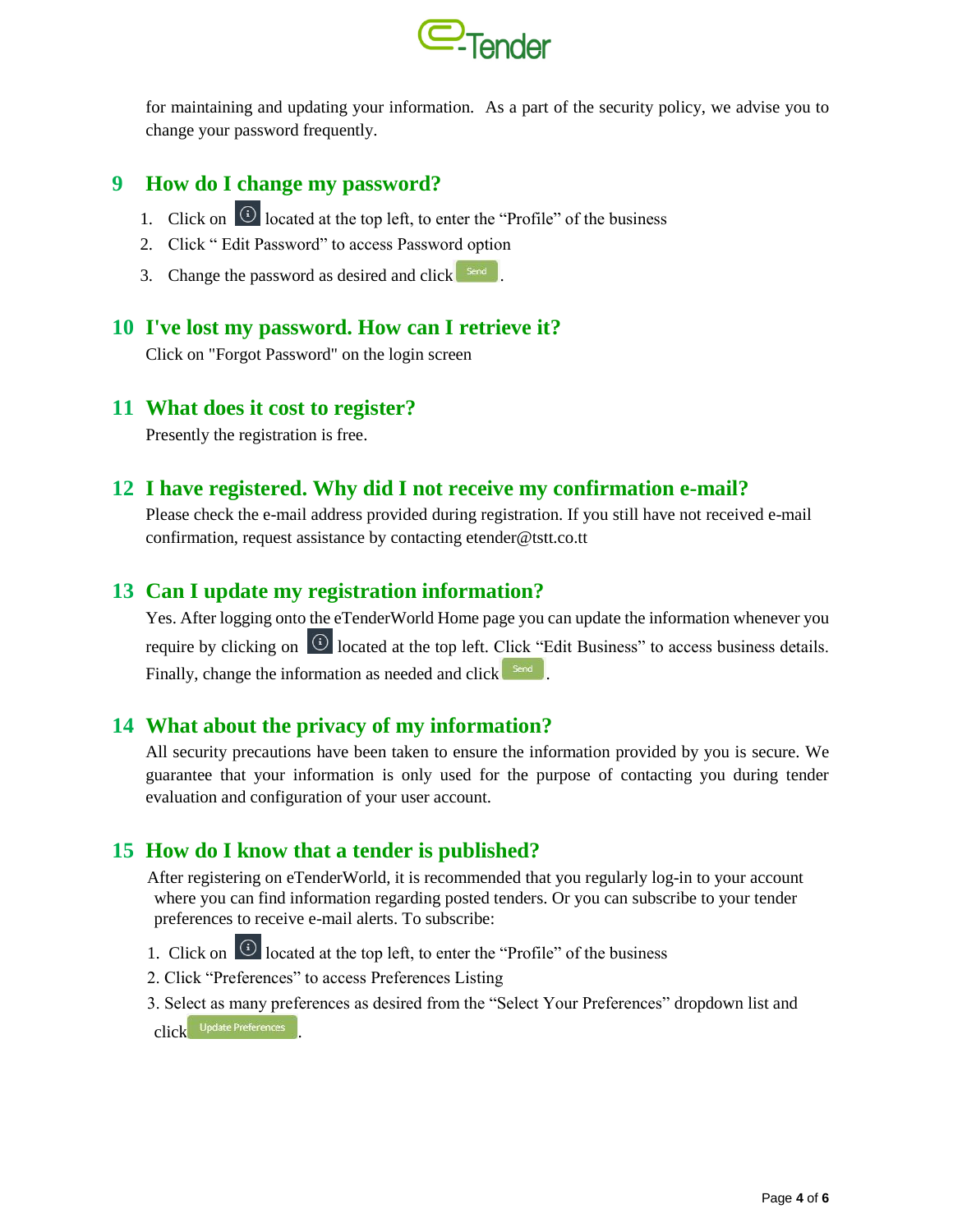

# **16 Can I download the drawings related to the tender?**

Drawings are part of the tender documents. While downloading the tender documents, these drawings are also downloaded.

### **17 How do I view the drawings related to the tender?**

Drawings are part of the tender documents. After downloading the tender documents, you can refer to the drawings which will be provided if required for the tender.

### **18 Can I submit proposals for any tender?**

Yes, all tenders once active is open for bidder participation.

### **19 How do I submit my certificates along with the tenders?**

After purchasing a tender on eTenderWorld, you are provided with the option to upload a submission. This upload feature provides you with the required space online for storing your information in the form of scanned copies such as experience certificates. Once attached for upload, you can go back to replace/remove before the tender expires.

# **20 How do I submit my tender response?**

The tender can be downloaded from the eTenderWorld site on paying the requisite fee. You can fill the tender documents and submit online along with the scanned certificates required for the tender.

### **21 How do I confirm my tenders are submitted without any problem?**

After submitting your tender, you will get a receipt e-mail providing the confirmation of the submission.

### **22 How will I come to know that my bid has been opened?**

When your bid is opened you will receive a e-mail notification informing the details such as the bid has been opened.

### **23 What if I accidently submit the same tender twice?**

The system will not allow you to submit the same tender twice. However, you may edit your bid any time till the time of closing.

### **24 How should I confirm my tenders are not opened by any before the date of opening?**

The system does not allow your bids to be opened before the due date specified in the Tender document.